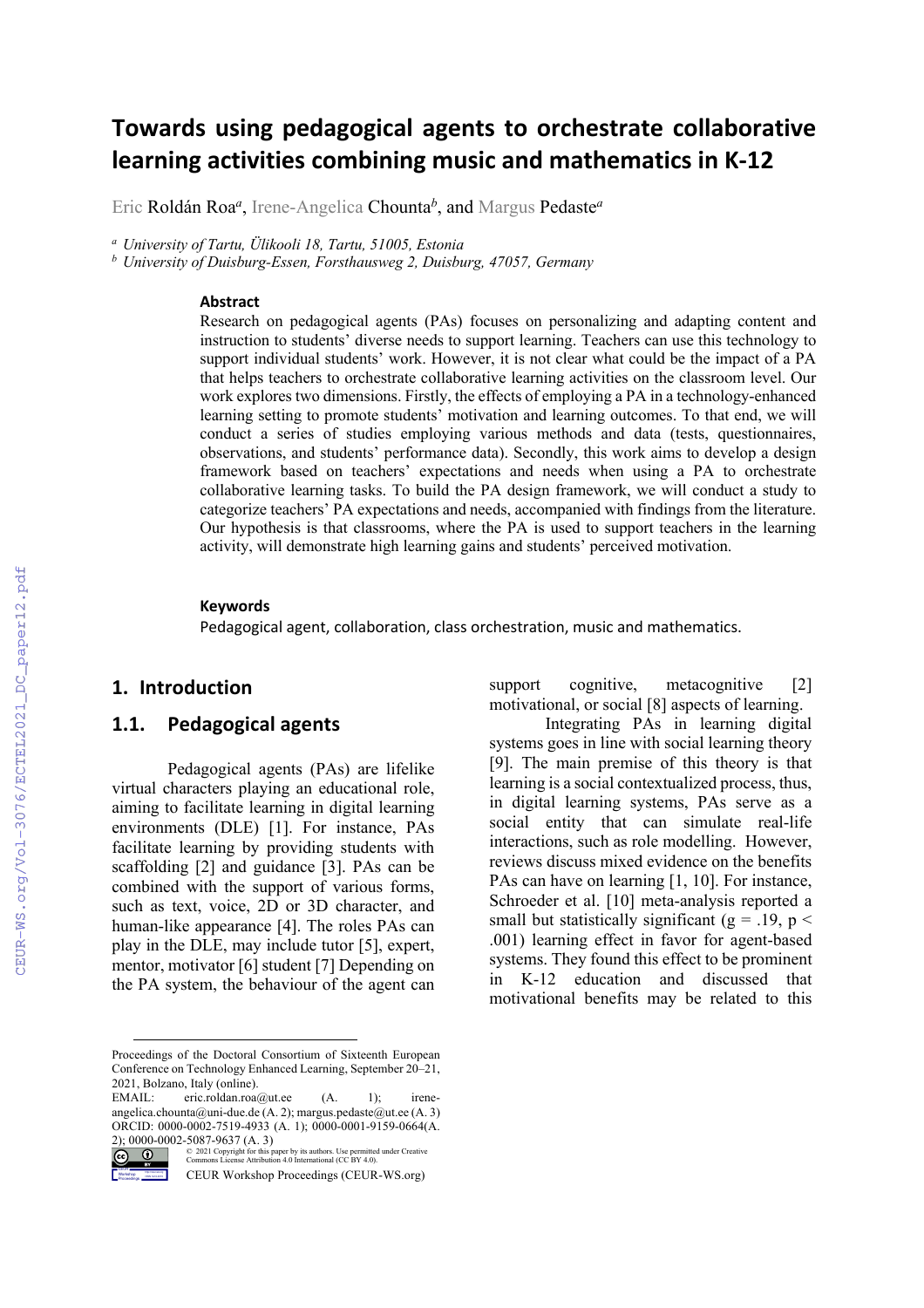positive result. Kim & Baylor [6] suggests that a single agent design or behaviour can't fit all students' needs. Therefore, they stress the importance of designing the PA with the appropriate persona and media features to adequately support every student's learning process.

Literature shows that PAs can contribute to the motivation of students at an individual level [8]. Our research interest is whether a PA that targets the classroom as a whole, would have a similar impact on students' motivation, thus, better learning outcomes.

# **1.2. Collaboration and technology**

Dillenbourg [11] defines collaborative learning as the situation in which two or more people learn or attempt to learn something together. The research field that explores how technology impacts and can promote collaboration is computer supported collaborative learning. Stahl et al. [12] have defined this as the field to study how learning can be scaffolding in computer-supported collaboration scenarios. We first need to contextualize the collaborative learning scenario to design appropriate scaffolding towards the reinforcement of domain knowledge acquisition and collaboration. To that end, we will build on a technologyenhanced method that combines music and mathematics in collaborative learning tasks [13]. In this case technology is used both on the individual and classroom level.

# **1.3. Music and mathematics**

According to Tobias [14], teaching and learning experiences that are not based on a traditional mathematics curriculum can bridge the achievement gap and reduce mathematical anxiety. To that end, we argue that combining mathematics with music may potentially help to bridge the achievement gap and reduce anxiety. However, it is not evident what pedagogical strategies need to be considered to ensure this successful combination. For instance, Vaughn [15] found that there was a positive association between the voluntary study of music and mathematical achievement. It is important to note that in Vaughn's study, the academic and learning activities did not occur in the same

learning space. Conversely, when arts are used as a vehicle for teaching mathematics in the same session instead of a different parallel activity, it contributes positively to learning outcomes as it helps to: (i) promote communication among students; (ii) transform learning environments; (iii) reach students that otherwise may not be reachable; (iv) offer new challenges to successful students; (v) decrease curricula fragmentation; (vi) connect in-school learning with real-world, among others [16] [17]. This was also confirmed by a study from An et al. [18] which demonstrated that integrated music and math lessons have a positive impact on multiple mathematical abilities.

# **1.4. Classroom orchestration and technology**

PAs are typically used to support students on the individual level, while it is not clear how a PA can be used in the classroom as a teacher's support in classroom orchestration. Dillenbourg [19] defined classroom orchestration as a teacher's ability to manage, in real-time, the activities and contextual constraints inherent to the learning session. This managerial instance encompasses the nature of the activity (for example, individual, teamwork, class-wide), the pedagogical tools (such as simulations, wikis, quizzes), and the distribution channels (for example laptops, tablets, smartPhones). Conversely – and complementary – to instructional design and adaptive learning, classroom orchestration deals with extrinsic activities (moving chairs, collecting papers, checking on students' activity status, student log-in problems) and extrinsic constraints (discipline, limited lesson time, energy management, classroom physical space) [19]. Regarding the technological aspects, related work has explored teachers' needs for educational technologies. For example, Holstein et al. [20] showed that teachers expressed their wish to be able to see students thinking process and being able to adopt system-like features like monitoring all students at the same time. Furthermore, another case study by Chounta et al. [21] showed that teachers would like to receive support to be more efficient and effective in their practice. The authors convey the message that systems including artificial intelligent techniques, could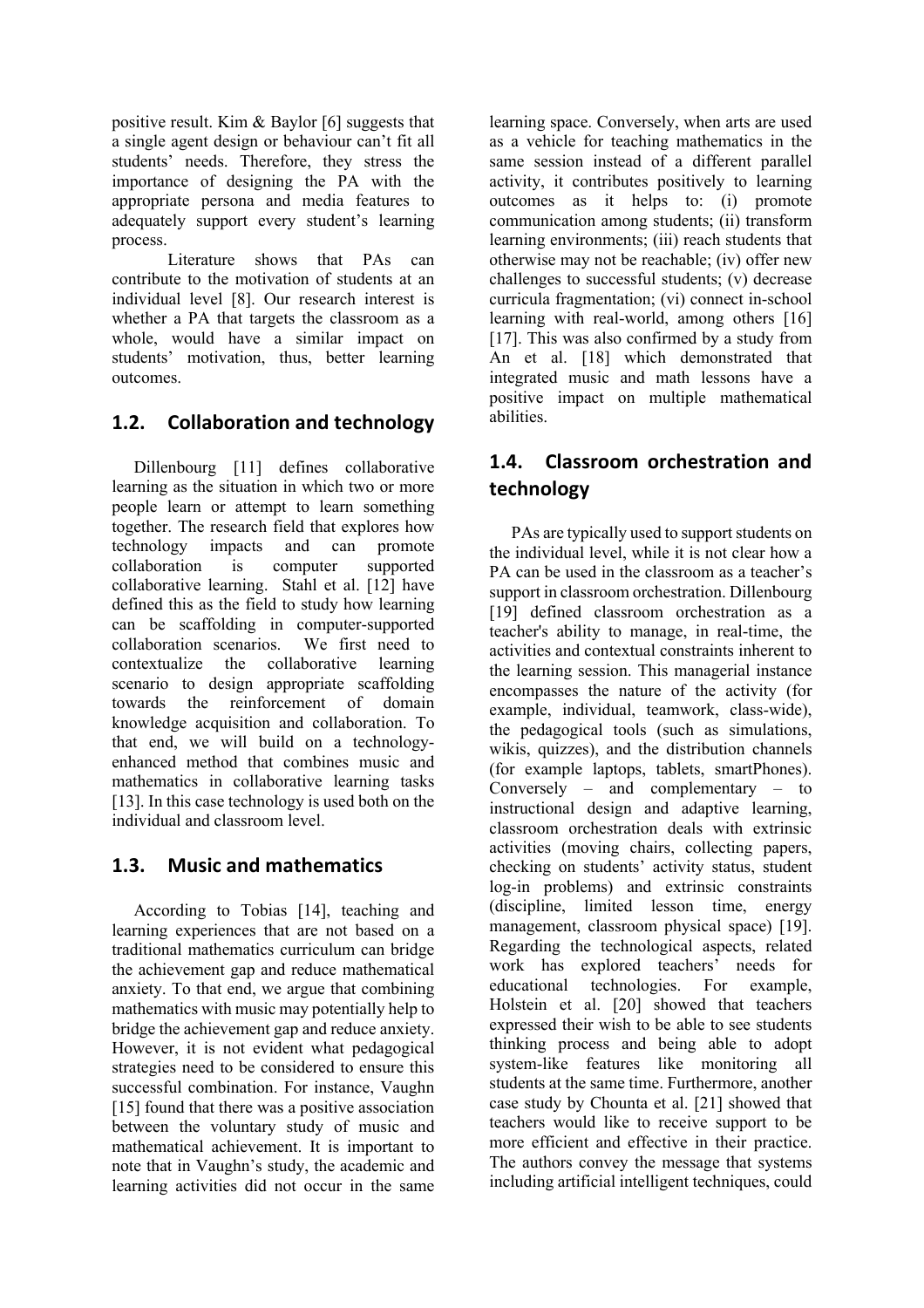address such teachers' needs. Amarasinghe et al. [22], presented the notion of orchestration agents, which can help teachers by suggesting orchestration actions, thus offloading decisionmaking responsibilities whilst respecting their agency. They referred to the latter scenario as a hybrid human-machine approach. Our work expands on what teachers expect from a PA (in the form of a 2D character) helping them at a classroom level and exploring the impact of a hybrid system solution for K-12 education.

For our PA system, we envision the agent helping teachers with the activities as well as orchestration decisions. One example of an activity employed at a classroom level can be found in Chin et al. [23]. In this case, the feature allowed the teacher to show on a projected screen students' teachable agents with the aim to discuss on agents' different answers, hence, students understanding. Additionally, we are taking inspiration from existing PA systems targeting mathematics [2] [8]. However, our approach is different from the aforementioned studies in that the learning activities combine music and mathematics as means to motivate and support students' conceptual and procedural knowledge understanding.

### **1.5. Research questions**

To understand how PA technology could support social dimensions on the classroom level rather than the individual level, we further investigate when and how a PA can help teachers in collaborative learning activity while motivating students to learn and be engaged in the task. To that end, the PA will be used in the classroom by integrating a virtual character to assist the teacher. We are interested to see whether employing a PA in the classroom makes a difference in terms of learning outcomes and contribute to students' motivation in the collaborative activity. In this study, we examine the following research questions (RQs):

**[RQ1]** Which kind of interventions and affordances do the current PA systems in K-12 education have for teachers at a classroom level?

**[RQ2]** What do teachers expect and need from a PA helping them to instruct and orchestrate collaborative learning activities? **[RQ3]** What is the impact, in terms of learning gains and motivation, when employing a PA hybrid system at a classroom level?

**[RQ4]** What benefits, challenges, and constraints can be seen when employing a PA at a classroom level?

## **2. Methodology outline**

In this study, we have selected a mixedmethod approach. In terms of qualitative research, we will conduct a literature review and a case study to develop the design framework for our PA. In terms of quantitative research, we will conduct a series of studies to report on the learning outcomes and perceived students' motivation via tests and questionnaires. We elaborate more on the planned studies in the next sections.

# **2.1. Participants**

For the case study, we plan to carry out focus groups with teachers ( $n = 5$  to 7) to understand their expectations and needs when using a PA as orchestration support at a classroom level. The target population are mathematics teachers from primary education. For the pilot study, we will test the PA in one elementary classroom (n  $= 15-30$  students). This will allow us to modify and adjust the PA system as well as our planned measuring instruments. Finally for the main study, we will employ the PA system in elementary classrooms ( $n = (4 \text{ to } 8)$ ) including experimental and control groups) to evaluate the PA design framework based on teachers' insights, and to evaluate students' (100-200) learning gains and perceived motivation.

### **2.2. Materials**

**Pedagogical Agent and learning activities.** For the PA system, we are using a face tracking solution, the agent can emulate gestures, eye blinking, lip-synching to a sound source, and head swing. Additionally, by key commands, the agent can walk, run, wave, point out, and trigger special moves (i.e., thinking pose, wearing glasses, eating a banana). On the other hand, for the learning activities, we want to build on prior research done with an educational game that combines music and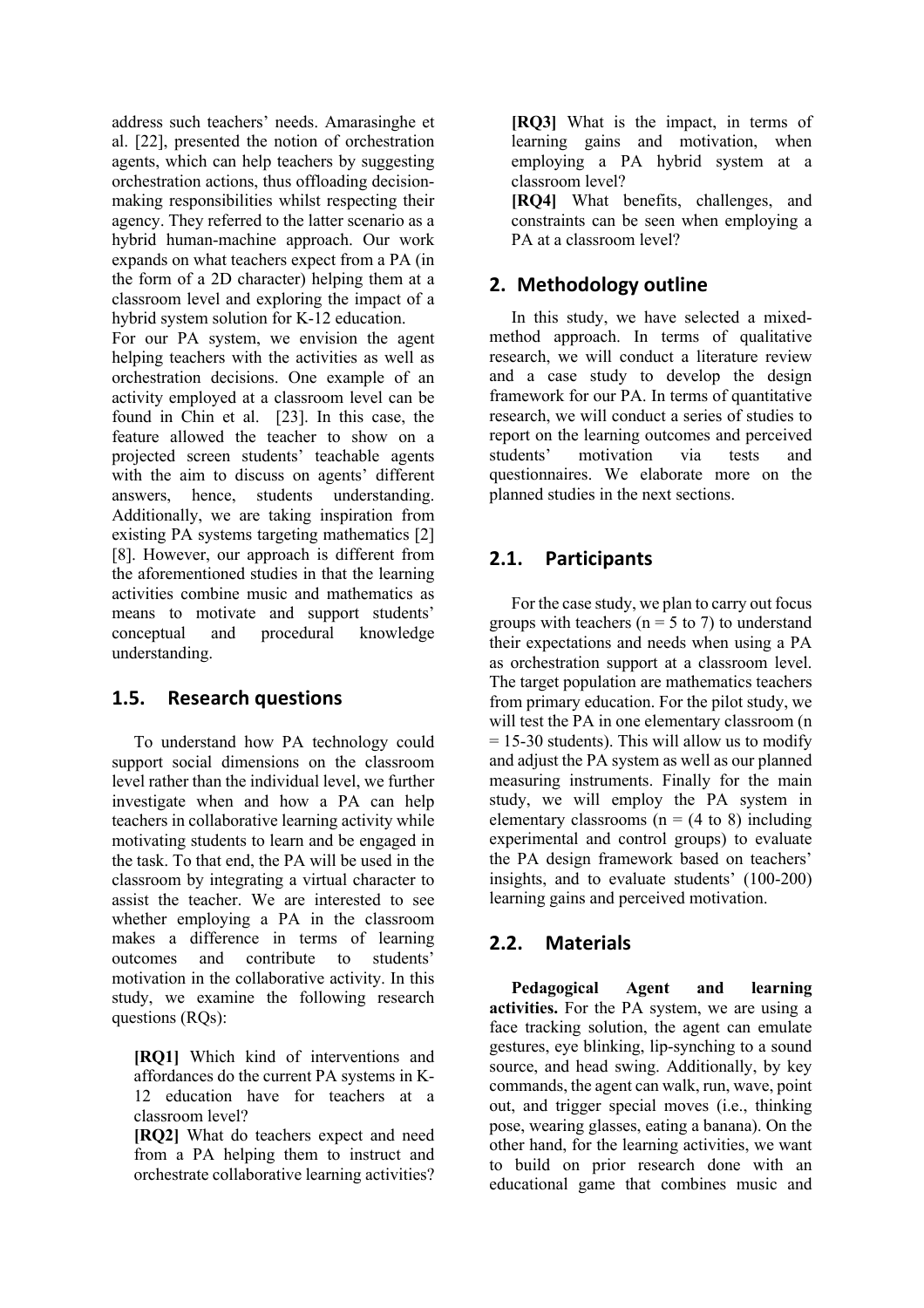mathematics in the format of a board game and a digital version. In the case of the board-game format, two elementary schools in Belgrade, Serbia, played the game for two sessions. Students were randomly assigned to play in small groups and to answer questionnaires targeting their learning experience. The results showed that the educational game supported their cognitive development while boosting their motivation and desire to have success on the learning tasks [24]. Building on the latter study, we used the digital version of the game and focused on group formation strategies and learning outcomes [13]. Using students' prior knowledge (as assessed by pre-knowledge tests), authors formed homogeneous (high or low performers only) and heterogeneous (high and low performers mixed together) groups and explored whether their game performance would be reflected on students' learning gains. Conversely to related research [25], the aforementioned study reported students belonging to heterogeneous condition to benefit less than homogeneous groups in terms of learning gains. However, this was not the case for the game score, where HE groups outperformed HO groups playing the game [13]. This article is particularly relevant because we are considering the authors' suggestions to better align the educational game with the learning goals and to enhance the collaboration activities.

**Instruments.** Furtermore, we will create an interview protocol and we will carry out teachers' focus groups. The aim is to develop a design framework based on their expectations and needs when collaborating and employing a pedagogical agent in the classroom. Regarding the students, they will be asked to answer a questionnaire (still to be defined) targeting motivation, from which we will analyze and report on PA effects and design challenges. Finally, we will use students' data to find a possible correlation between their perceived motivation and their learning outcomes (prepost tests evaluation).

### **2.3. Study design and procedure**

In the following figure (Figure 1) we present and describe the aim of the planned studies and timeline. We link each study to our research questions.





We will adapt collaborative learning activities with and without the PA (independent variable), as they will serve as the educational context of the experiments. We will divide half of the participating school groups of students into experimental condition (with PA) and control group (without PA). Our dependent variables are, on one hand, students' performance (as assessed by pre and post knowledge tests) along with their perceived motivation when working with or without the agent (questionnaires); and on the other hand, teachers' evaluation of the PA when facilitating the orchestration of the collaborative tasks.

We hypothesize that the experimental group will benefit more from having a PA helping the teacher to orchestrate the collaborative learning activity. The benefits will be reflected in terms of students' learning outcomes and motivation. On the other hand, we expect teachers to evaluate the PA system in the expected dimensions we will be able to find after concluding the case study with them.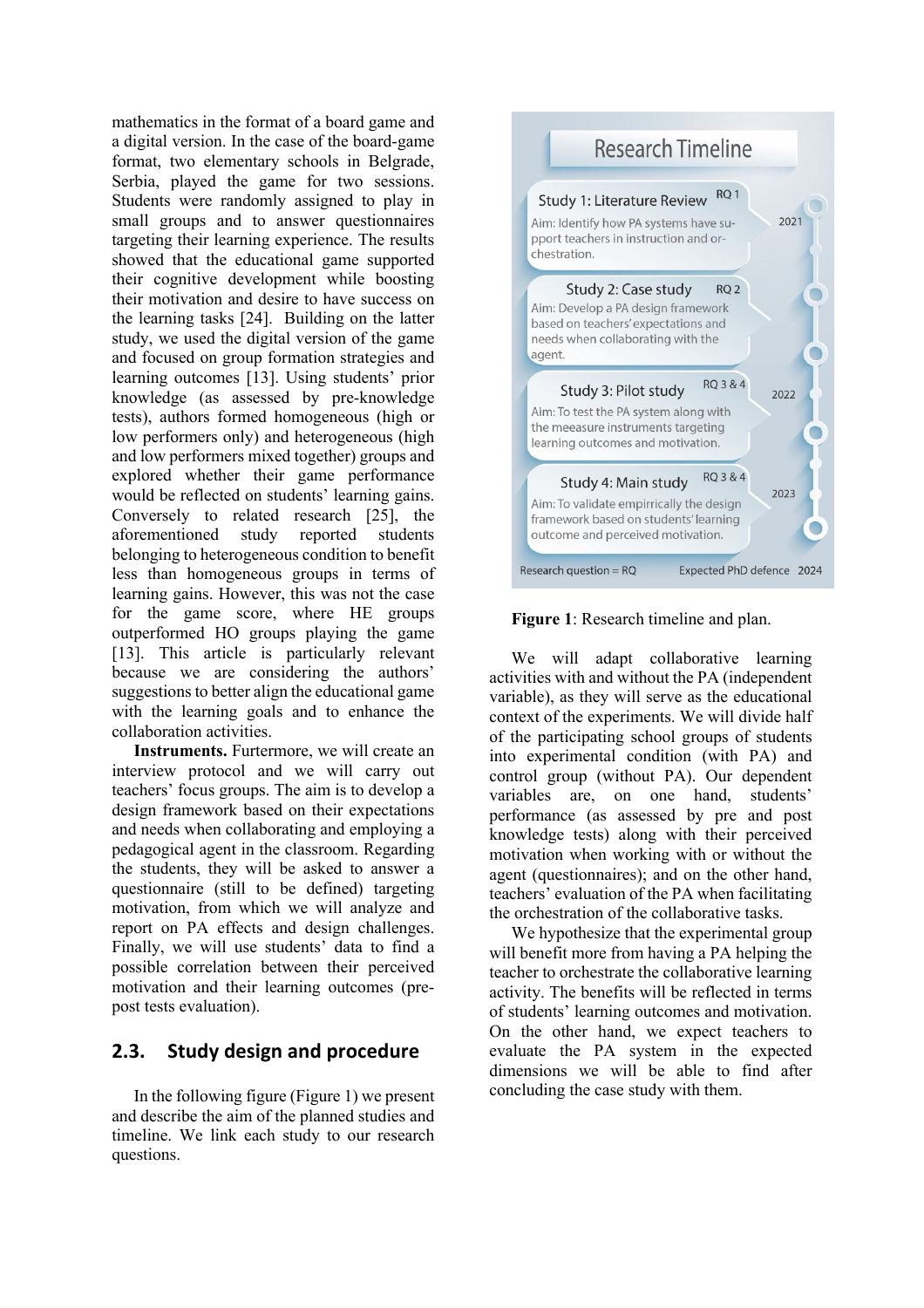#### **3. Progress so far**

We are currently in the process of conducting a systematic literature review (SLR) considering all types of PAs addressing mathematics education in K-12 education. The aim is to identify all pedagogical affordances these systems offer teachers when PAs are used on a classroom level. We envision the findings of the latter will support us in designing and proposing a theoretical framework for teachers' interventions in PA systems, and to classify PA systems affordances when using them on the classroom level for supporting instruction and orchestration activities. In parallel, we are in the process of conducting focus groups to understand teachers' expectations and needs when having a PA helping them to orchestrate collaborative activities in the classroom. From both, the SLR and the case study, we aim to have the pedagogical and orchestral design requirements to be met by the PA.

Technology wise, currently, we are performing tests with the PA system in realtime in remote teaching settings (video conferencing platforms) and classrooms settings by using projection. The aim is to test and adjust PA social cues, signals, reactions [26], and social fidelity contributors (i.e., personalization, slang, politeness, enthusiasm, interactivity) [27].

# **4. Theoretical and practical contributions**

We envision that this research will contribute to the field of PA by bringing teachers' perspectives and needs when having the agent in a classroom collaborative setting. Moreover, by using PA systems technology at a classroom level, it could create a bond between the agent and student that could impact learning outcomes. Finally, this study will report on an innovative technology-enhanced learning scenario, and future research could potentially expand on the psychological, collaborative, and social effects this technology may bring for both teachers and students.

#### **5. References**

[1] N. L. Schroeder, C. M. Gotch. Persisting issues in pedagogical agent research, Journal of Educational Computing Research 53(2) (2015), 183–204. doi:10.1177/0735633115597625.A.

- [2] N. Matsuda, W. Weng, N. Wall. The effect of metacognitive scaffolding for learning by teaching a teachable agent, Journal of Artificial Intelligence in Education 30(1) (2020) 1–37. doi:10.1007/s40593-019- 00190-2.
- [3] J. Kinnebrew, G. Biswas. Modeling and measuring self-regulated learning in teachable agent environments, Journal of e-Learning and Knowledge Society 7(2) (2011), 19–35. doi:10.20368/1971- 8829/518.
- [4] A. S. D. Martha, H. B. Santoso. The design and impact of the pedagogical agent: a systematic literature review, Journal of Educators Online 16(1) (2019) 1–15. doi:10.9743/jeo.2019.16.1.8.
- [5] A. C. Graesser. Conversations with AutoTutor help students learn, International Journal of Artificial Intelligence in Education 26(1) (2016) 1– 15. doi: 10.1007/s40593-015-0086-4.
- [6] Y. Kim, A. L. Baylor. Research-based design of pedagogical agent roles: a review, progress, and recommendations, International Journal of Artificial Intelligence in Education 26(1) (2016) 160–169. doi:10.1007/s40593-015-0055 y.
- [7] N. Matsuda, E. Yarzebinski, V. Keiser, R. Raizada, W. W. Cohen, G. J. Stylianides, K. R. Koedinger. Cognitive anatomy of tutor learning: lessons learned with SimStudent, Journal of Educational Psychology 105(4) (2013), 1152–1163. doi:10.1037/a0031955.
- [8] B. Sjödén, A. Silvervarg, M. Haake, A. Gulz. Extending an educational math game with a pedagogical conversational agent: facing design challenges, Interdisciplinary Approaches to Adaptive Learning: A Look at the Neighbours, ITEC (2010), volume 126 of Communications in Computer and Information Science, Springer, Berlin, Heidelberg (2011). doi:10.1007/978-3-642-20074-8\_10.
- [9] A. Bandura. Human agency in social cognitive theory. American Psychologist 44(9) (1989), 1175–1184. doi:10.1037/0003-066X-44-9-1175.
- [10]N. L. Schroeder, O. O. Adesope, R. B. Gilbert. How effective are pedagogical